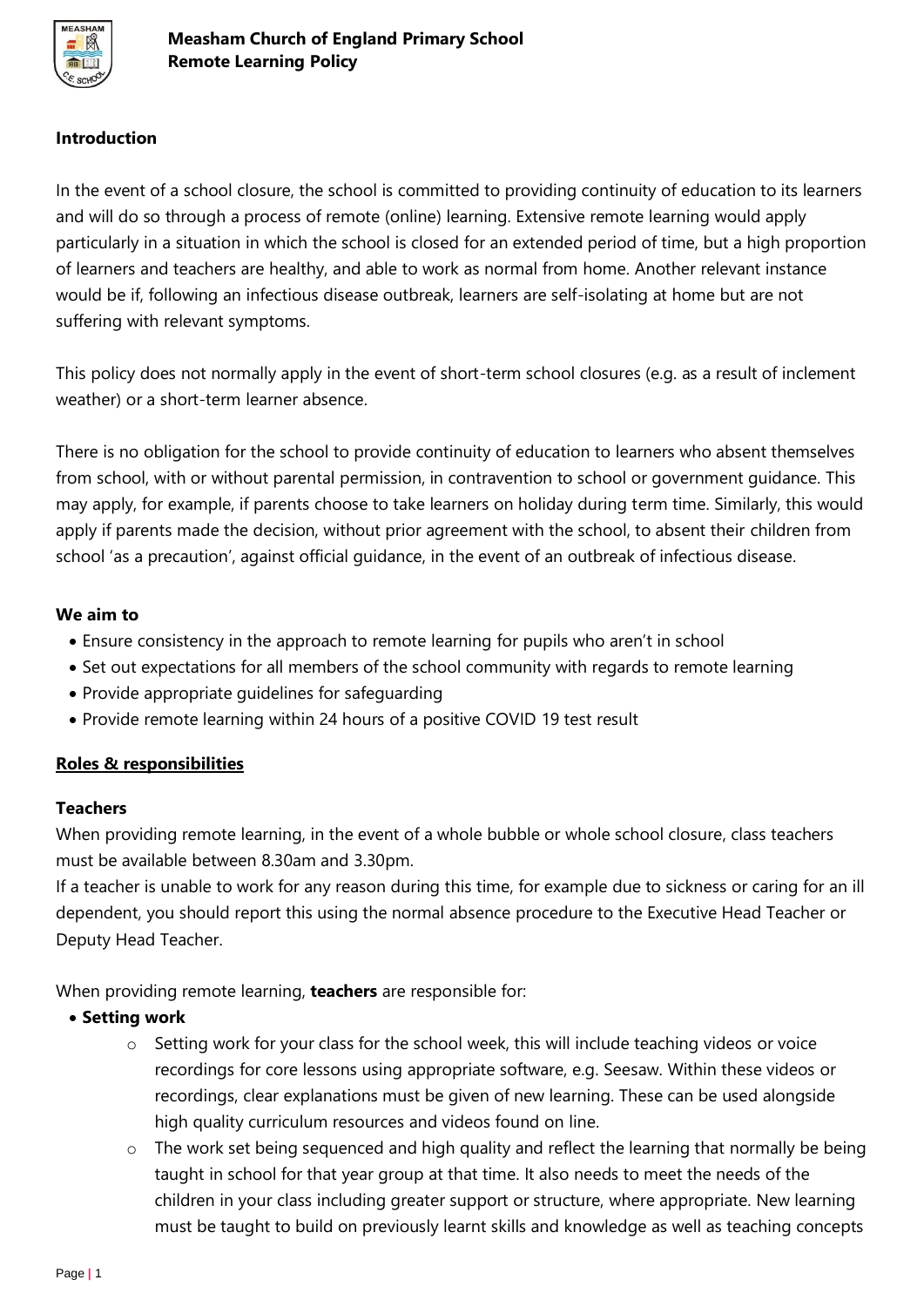that fill gaps that need addressing. It is important that the tasks set include a range of activities to complete.

- o Learning tasks/ modelling etc is uploaded to Seesaw and needs to be set so it is scheduled to go live the day it is to be completed. This should be no later than 9:30am on the day it is set for.
- o Communicating with the office to ensure paper packs are posted out to those pupils who have limited access to devices.
- o English and/or Mathematics must be uploaded daily and a topic-based project for the week.
- o If a teacher is unwell, the task of providing feedback will be assigned to their partner teacher so if the Year 1 teacher is ill, the Year 2 teacher would take over planning.

# • **Providing feedback on work**

- $\circ$  Teachers will access the children's learning through the Seesaw app daily.
- o Feedback (verbal or written) will be given using Seesaw and is expected to be given in line with the updated Feedback and Marking Policy and is expected to be given between normal working hours (8.30am to 3.30pm)
- o During the process of giving feedback, teachers should be assessing pupil's understanding and identifying how they are progressing against the curriculum objectives for their year group.
- o If teaching in school, a colleague can be assigned to give feedback to a class. This could be another class teacher or an LSA.
- o If a teacher is unwell, the task of providing feedback will be assigned to their partner teacher or the class LSA.

# • **Keeping in touch with pupils who aren't in school and their parents**

- o Weekly contact must be made with pupils who are not attending school through their selfisolation because of contact with COVID 19. This contact will be a telephone call.
- o Class teachers will monitor the children's attendance / regularity on Seesaw and feedback any concerns to the Deputy Head. If colleagues have particular concerns about a pupil who is not engaging or communicating through Seesaw, a phone contact must be instigated, which should ideally be done in school. This should be undertaken by the Deputy Head Teacher, if the teacher is unable to make the call.
- o Parents will continue to be able to contact teachers through the school's office email address. Teachers are expected to reply within working hours only. (8.30am to 3.30pm)
- o Any complaints raised by parents or children should initially be dealt with by the class teacher. If the teacher is unable to resolve the complaint or if the complaint is about the teacher, the school complaints policy and procedure should be followed.
- o Any safeguarding concerns raised again by pupils, parents, teachers or support staff should be dealt with using the same procedure as would be followed if pupils were in school.
- $\circ$  If teachers have any concerns regarding a pupil's behaviour, speak to the pupil and their parents if necessary. If that doesn't solve the issue, then pass on to the DHT or HT if applicable.

# **Support Staff**

When assisting with remote learning, support staff must be available between their normal working hours e.g. 8.30am and 3.30pm.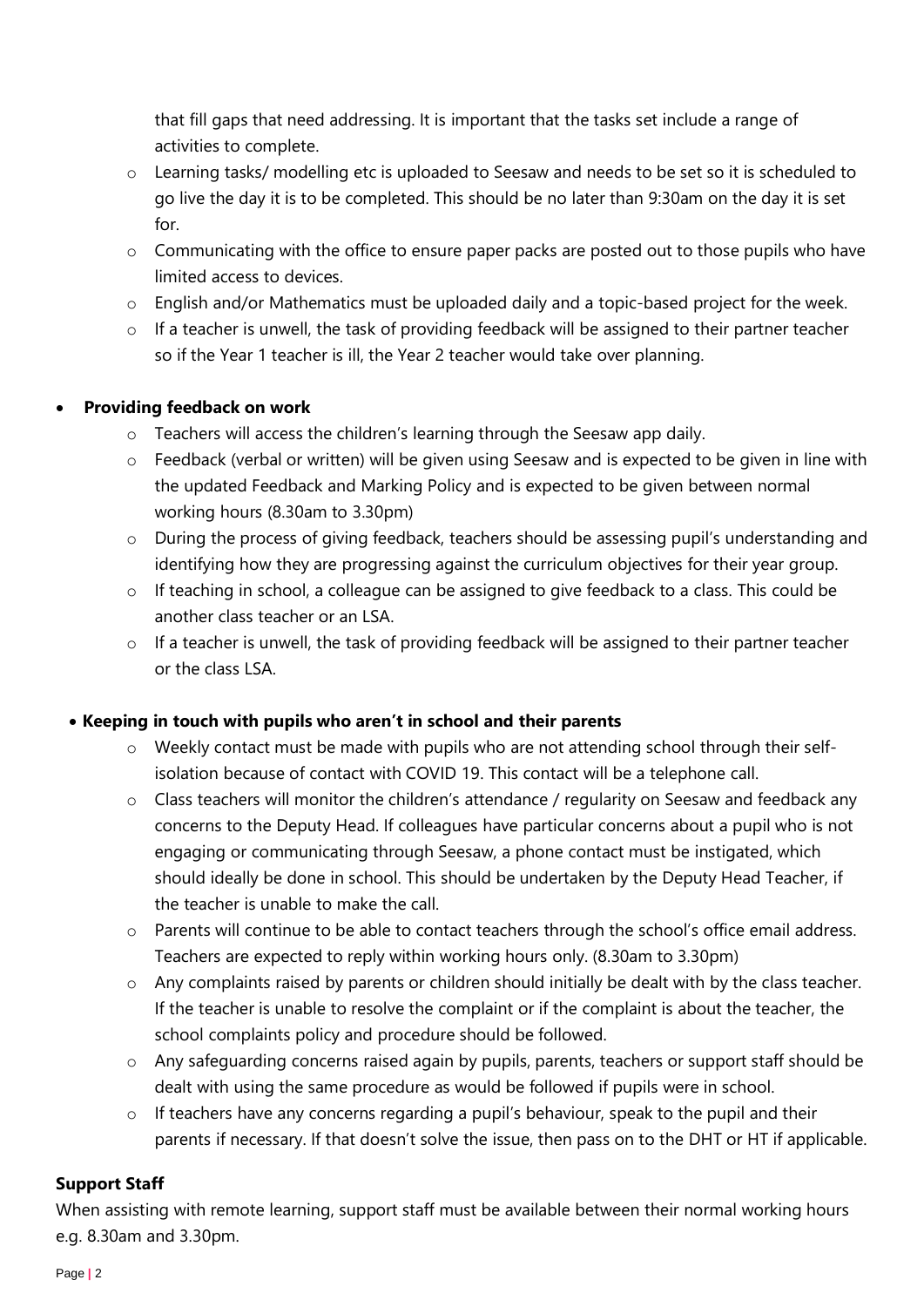If support staff are unable to work for any reason during this time, for example due to sickness or caring for an ill dependent, you should report this using the normal absence procedure to the Executive Head or Deputy Head.

When assisting with remote learning, support staff are responsible for:

# • **Supporting pupils who aren't in school with learning remotely**

- o Covering for teachers who are in school or ill and providing feedback to classes on Seesaw.
- o LSAs may also cover class Seesaws if they wish and support their class teacher in giving feedback.
- o All support staff be available to support the learning of specific children who are experiencing difficulties including those with SEND and EAL.
- o Preparing printed packs for those pupils who have limited access to devices to complete remote learning.

### • **Supporting pupils who are in school with learning**

- o Some support staff may be asked to work in school to support pupils with their learning/cover Key Worker groups as needed.
- o To liaise with class teachers if supporting children that they don't normally work with, to ensure that they have a full understanding of the child's needs.

### **Senior leaders**

Alongside any normal responsibilities, senior leaders are responsible for:

### • **Monitoring the effectiveness of remote learning**

- This will be done through meetings, where previous remote learning set will be discussed.
- Feedback given by pupils and parents will also be taken into account in these discussions.
- **Monitoring the security of remote learning systems, including safeguarding considerations**
	- Following the Safeguarding guidelines and policy

# **Designated safeguarding lead**

The DSL is responsible for:

- Dealing with any safeguarding concerns that have been escalated by another DSL or other member of staff.
- Supporting staff and contacting parents where applicable.
- Ensuring that outside agencies are contacted and used effectively to support when needed.
- Liaising with external support and internal support mechanisms.

### **Pupils and parents**

Staff can expect pupils learning remotely to:

- Be contactable during the school day although consider they may not always be in front of a device the entire time.
- Complete work to the deadline set by teachers
- Seek help if they need it, from teachers or teaching assistants
- Alert teachers if they're not able to complete work